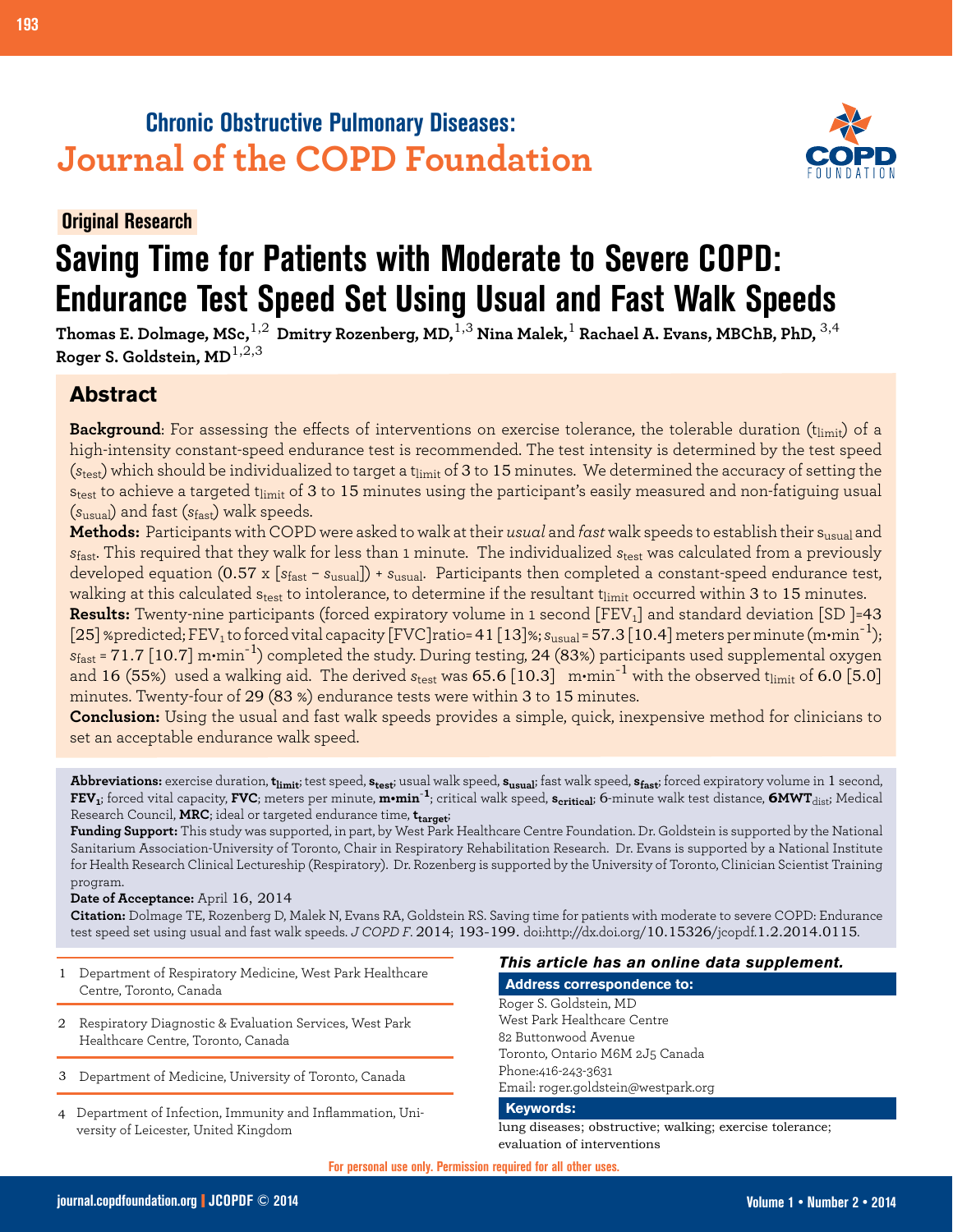## **Introduction**

The duration (t<sub>limit</sub>) of a high-intensity constant-power endurance test is recommended as the test of choice when evaluating the effects of an intervention on exercise tolerance, both in the clinical and research settings, because of its ability to assess treatment responsiveness.1-4 The metabolic stressor of constant mechanical power could be any physical activity including cycling or walking. With walking, mechanical power is derived from the participant's walking speed as long as the individual's weight is preserved.

The walking speed of the endurance test (*s*<sub>test</sub>) must be specific to the patient and should be targeted to be within the individual's high intensity domain. It has been suggested that this domain could be achieved by targeting a t<sub>limit</sub> of 3 to 15 minutes.<sup>5,6</sup> In a s<sub>test</sub> that is too fast, the tlimit will be less influenced by the individual's endurance characteristics and will be tolerated only for a short duration (< 3 minutes). Even in the presence of a large interventional effect on endurance, only small changes in t $_{\text{limit}}$  will be observed if the  $s_{\text{test}}$  is too fast (an unresponsive test). During a *s*<sub>test</sub> that is too slow, close to the critical speed (*s<sub>critica</sub>*) near the exponentially rising point of the speed to endurance curve, the untreated control exercise can be continued indefinitely and will not be helpful in discriminating the effects of the treatment (an unresponsive test). Therefore, the ideal test speed will result in a  $t_{\text{limit}}$  of 7 minutes, below a speed that is unresponsive (resulting in  $t_{\text{limit}}$ ) 3 minutes) but above the *s*<sub>critical</sub> (resulting in t<sub>limit</sub> < 15 minutes).

Conventionally, a percentage (70 to 85%) of an incremental test to intolerance is used to set the intensity of the endurance test.<sup>1,3,7-10</sup> Practical limitations of this approach include test administration time and participant carry-over fatigue. For example, it may take an extra hour to administer 1 incremental test on the day before, to avoid carry-over effects, before having the individual return to complete the endurance tests used to assess the effects of the intervention. The alternative of basing the test speed of a high-intensity constantspeed endurance test upon the 6-minute walk test (6MWT) is limited by the inconsistency of the 6MWT intensity.11,12 From previous research, we observed a simpler alternative to setting the  $s_{test}$  by using the usual (*s*usual) and fast (*s*fast) walking speeds.<sup>12</sup> This approach requires the individual to walk for less than 1 minute

(< 30 seconds at their *usual* speed and < 30 seconds at their *fast* speed).

Usual walk speed is determined by simply asking an individual to walk, for a relatively short distance and without encouragement, at their *usual speed*. It is a brief, valid, sensitive non-fatiguing measure often included in clinical research studies.13,14 During this test, individuals are also requested to demonstrate their *fast walk speed*, 15-17 which reflects their potential to respond to increased demands. The *s*usual and *s*fast mark the lower, *s*critical, and upper boundaries of an individual's unsustainable (high intensity) walk *domain*. <sup>12</sup> In a pilot study,  $18$  we determined that in patients with chronic lung disease a large proportion of endurance walk speeds were within speeds bounded by the *s*usual and *s*fast. Moreover, an equation derived from the speed to endurance time relationship<sup>12</sup> that incorporated the patients' *s*usual and sfast could identify acceptable walk tests ( $t_{\text{limit}}$  of 3 to 15 minutes).

Although the susual and sfast are easy to measure and are well tolerated, the utilization of these walk tests for setting the endurance walk speed has not been prospectively evaluated. Thus, the objective of the present study was to prospectively evaluate, in a cohort of patients with COPD, the accuracy of achieving an acceptable t<sub>limit</sub> of 3 to 15 minutes using the  $s_{test}$ calculated from the individual's demonstrated *s*usual and *s*fast.

## **Methods**

#### *Recruitment*

After approval by the joint Bridgepoint/West Park/ Toronto Central Community Care Access Centre/ Toronto Grace Health Centre Research Ethics Board, #2012-26, stable patients with moderate to severe  $\text{COPD}$ ,<sup>19</sup> including those who required supplemental oxygen or a wheeled-ambulatory aid for walking (also known as a wheeled-walker or rollator), were recruited. Exclusion criteria included unstable cardiovascular disease, an acute respiratory exacerbation within 4 weeks or a predominant orthopaedic or neurologic limitation to walking. Study participants gave informed consent before study participation.

#### *Measuring Participant Characteristics*

Demographic characteristics (age, gender, and body mass index), spirometry, Medical Research Council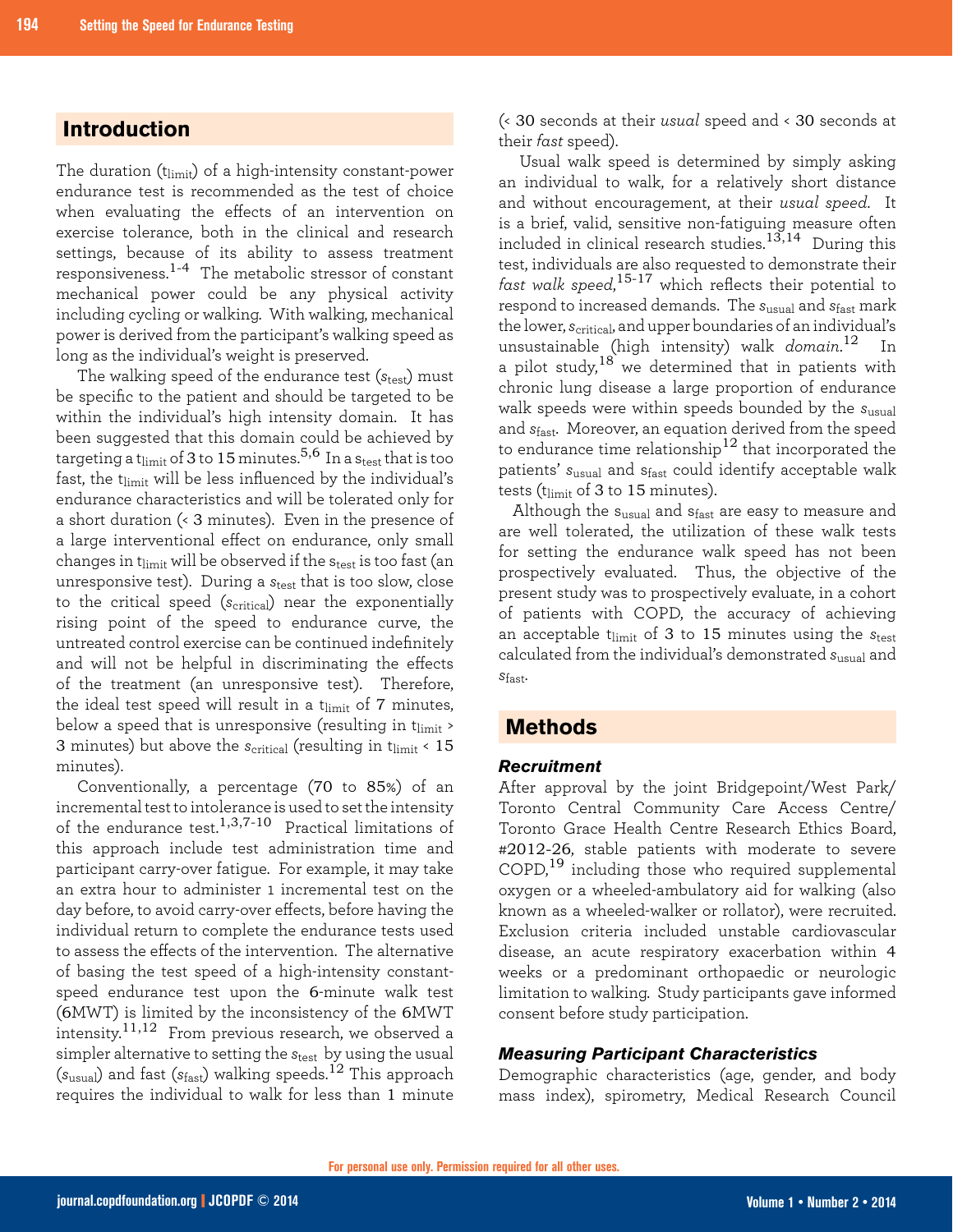(MRC) Dyspnea scale and the most recent 6MWT distance ( $6MWT<sub>dist</sub>$ ), within 6 months, were obtained from the participants' medical records. Supplemental oxygen and the use of a wheeled walker were recorded at the time of testing.

#### *Derivation of Study Equations*

In previous work,12 we observed that the *s*usual approximated the sustainable walk speed (*s<sub>critica</sub>*) and that the  $s_{\text{fast}}$ , on average, could be endured for 4 minutes (the point at which the *s*fast intersected the speed to endurance time curve; see Figure 1 ). In a pilot



Figure 1: From a previous study,<sup>12</sup> endurance time as a function of walking speed (solid line) established by constant walk speed endurance tests (solid circles), described by equation, showing that the usual (broken line 1 dot) and fast (broken line 2 dots) walk speeds mark the boundaries of a patient's walking tolerance in the high intensity domain. The fast walk speed intersects the curve at 4 minutes (large open circle). The dotted line shows the ideal test speed that would achieve the target of 7 minutes, given only 1 test.

study,<sup>18</sup> summarized in the Online Data Supplement, we observed that the majority of clinical endurance walk test results fell within speeds bounded by the *s*usual and *s*fast and, using these results, we derived equation 1 that could predict the measured tlimit.

$$
t_{\text{predicted}} = \frac{4 \times (s_{\text{fast}} - s_{\text{usual}})}{s_{\text{test}} - s_{\text{usual}}}
$$
 (equation 1)

The current study was designed to prospectively determine the proportion of high-intensity, constantspeed endurance tests that would result in a t $_{\rm limit}$ between 3 and 15 minutes when the *s*test was set using

the algebraic equivalent of equation 1. In equation 2, t<sub>predicted</sub> was replaced with the ideal endurance time  $(t<sub>target</sub>)$  of 7 minutes, a point that was well balanced on the hyperbolic speed to endurance time curve (Figure 1) and hypothesized as an ideal endurance time for a pre-intervention test ensuring responsiveness to an intervention.

#### (equation 2)

$$
S_{\text{test}} = \frac{4 \times \left( S_{\text{fast}} - S_{\text{usual}} \right)}{t_{\text{target}}} + S_{\text{usual}} = \frac{4 \times \left( S_{\text{fast}} - S_{\text{usual}} \right)}{7} + S_{\text{usual}}
$$

## *Determining exercise duration (t<sub>limit</sub>)*

First, a participant's *s*usual and *s*fast was determined. To measure *s*usual and *s*fast, the participant walked unaccompanied on a level, enclosed, temperaturecontrolled corridor. Each participant was instructed to "walk at your usual pace until you reach the far pylon and return at a speed you consider to be fast." Usual and fast speeds were measured over the middle 10 meters of each walk. The procedure was repeated after a 5 minute rest and the average of *s*usual and *s*fast was calculated. Second, after another 5 minute rest, participants completed a constant-speed endurance walk test. For the endurance test, *s*test was calculated using equation 2 and the measured averages of the *s*usual and *s*fast. The participant followed a test administrator, who walked straight back and forth along a 30 meter floor marked at 5 meter intervals. Walking was at a pre-selected speed guided by an audio signal with beeps, coinciding with each marker, to set the speed.<sup>12</sup> For example, a preselected test speed of 60 meters per minute  $(m\cdot min^{-1})$ required a frequency of 12 beeps per minute. The test did not control the stride or cadence and the participant focused only on following the administrator. Endurance time (tlimit) occurred when the participant, despite encouragement, could not maintain their stest.

#### *Analysis*

We used SAS® software (SAS Institute v9.3) for statistical analysis. Mean values for each variable were calculated and expressed as mean [standard deviation (SD)] or mean [95% confidence intervals] unless stated otherwise. The sample size was set prospectively based on the number of participants required to determine the repeatability of susual and sfast with acceptable precision.20 We used a paired t-test to determine if there was a significant difference between the measured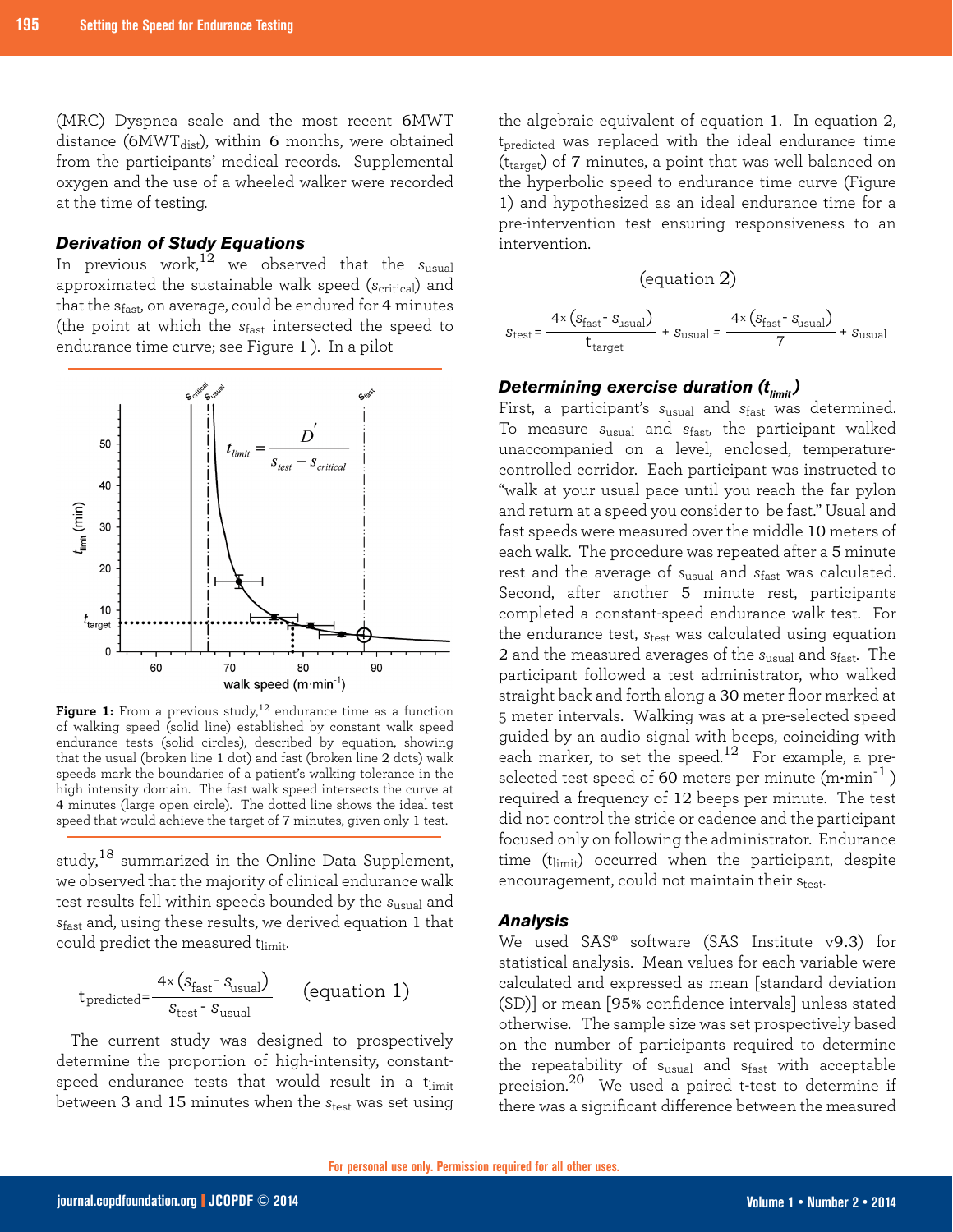endurance time (tlimit) and the targeted endurance time (t<sub>target</sub>). We calculated the proportion of tests that resulted in a tlimit between 3 and 15 minutes when the  $s_{test}$  was set using equation 2.

## **Results**

Of the 48 patients screened, 36 (75%) were eligible and 29 (81%) completed the study. Twelve candidates were not eligible because they did not have a clear diagnosis of COPD, $5$  had a recent exacerbation $3$  or had an orthopaedic condition that limited their walking.<sup>4</sup> Of the eligible candidates, 3 declined to participate and 4 were withdrawn because of the occurrence of an acute exacerbation after giving their consent to participate. The characteristics of the moderately to severe COPD participants (FEV<sub>1</sub> [SD] = 43 [25] %predicted; FEV<sub>1</sub>/ FVC = 41 [13] %) are described in Table 1. Sixteen

| <b>Parameter</b>                          | Observed <sup>a</sup> |
|-------------------------------------------|-----------------------|
| n (Male to Female)                        | 13:16                 |
| Age(y)                                    | 71 [8]                |
| Body Mass Index (kg·m <sup>-2</sup> )     | $26.6$ [6.5]          |
| FEV1 (%predicted)                         | 43 [25]               |
| FEV1/FVC (%)                              | 41 [13]               |
| 6MWT distance (m)                         | 318 [77]              |
| 6MWT average speed (m·min <sup>-1</sup> ) | 53.0 [12.8]           |
| $231$ $11$ $11$                           |                       |

|  |  | Table 1. Characteristics of Participants ( $n = 29$ ) |  |  |  |
|--|--|-------------------------------------------------------|--|--|--|
|--|--|-------------------------------------------------------|--|--|--|

<sup>a</sup>Mean [standard deviation]

participants (55%) used supplemental oxygen during walking and 24 (83%) used a rollator. Fifteen of 16 participants transported their oxygen cylinder in their rollator whereas 1 participant pulled a cart carrying their oxygen cylinder. The walk speeds, including the *s*test (65.6  $[10.3]$  m·min<sup>-1</sup>) and endurance test results (t<sub>limit</sub>  $= 6.0$  [5.0] min), are reported in Table 2. There was not

|  |  |  |  | Table 2. Walk Speeds and Endurance (n=29) |  |
|--|--|--|--|-------------------------------------------|--|
|--|--|--|--|-------------------------------------------|--|

| <b>Parameter</b>                            | Mean [SD]   |
|---------------------------------------------|-------------|
| $s$ <sub>usual</sub> (m·min <sup>-1</sup> ) | 57.3 [10.4] |
| $s_{\text{fast}}$ (m.min <sup>-1</sup> )    | 71.7 [10.7] |
| $s_{test}$ (m·min <sup>-1</sup> )           | 65.6 [10.3] |
| $t$ limit (minutes)                         | $6.0$ [5.0] |

a significant difference (p=0.31) between the measured

endurance time  $(t_{limit})$  and the targeted endurance time (ttarget) set using the *s*usual and *s*fast (equation 2). As the difference was not normally distributed (Shapiro-Wilk Normality Test failed; p < 0.05), we also tested the difference between t $_{limit}$  and t $_{target}$  using the Wilcoxon Signed-Rank Test. The median difference between  $t_{limit}$  and  $t_{target}$  was not significant (-2.96 [interquartile range: -3.89 to 0.33] minutes; p=0.10). Twenty-four (83 [69 to 97] %) of the 29 endurance tests were within 3 to 15 minutes (Figure 2).



**Figure 2:** Individual results of endurance time plotted versus endurance walk speed. The broken lines mark the upper and lower range of acceptable endurance time.

## **Discussion**

We describe an easy, quick method for establishing a walking speed that can be tolerated for 3 to 15 minutes and then demonstrated, prospectively, that a constantspeed endurance walk test speed (*s*test), calculated from a 7 minute target and the individual's *s*usual and *s*<sub>fast</sub>, will reliably achieve a test result (t<sub>limit</sub>) of 3 to 15 minutes. The observations described are applicable to patients with moderate to severe COPD, typical of those enrolled in pulmonary rehabilitation or those referred for an oxygen assessment in which exercise tolerance is an important outcome of functional improvement. This approach requires only 1 minute of walking before the endurance test and provides a valuable alternative to a physically-demanding and time-consuming preliminary incremental test.

The high-intensity endurance test has excellent responsiveness provided the test power, which is speed in the case of walk tests, is within the individual's high intensity domain.1,5 Setting test speed from incremental walk tests (often the average of 2 tests) is demanding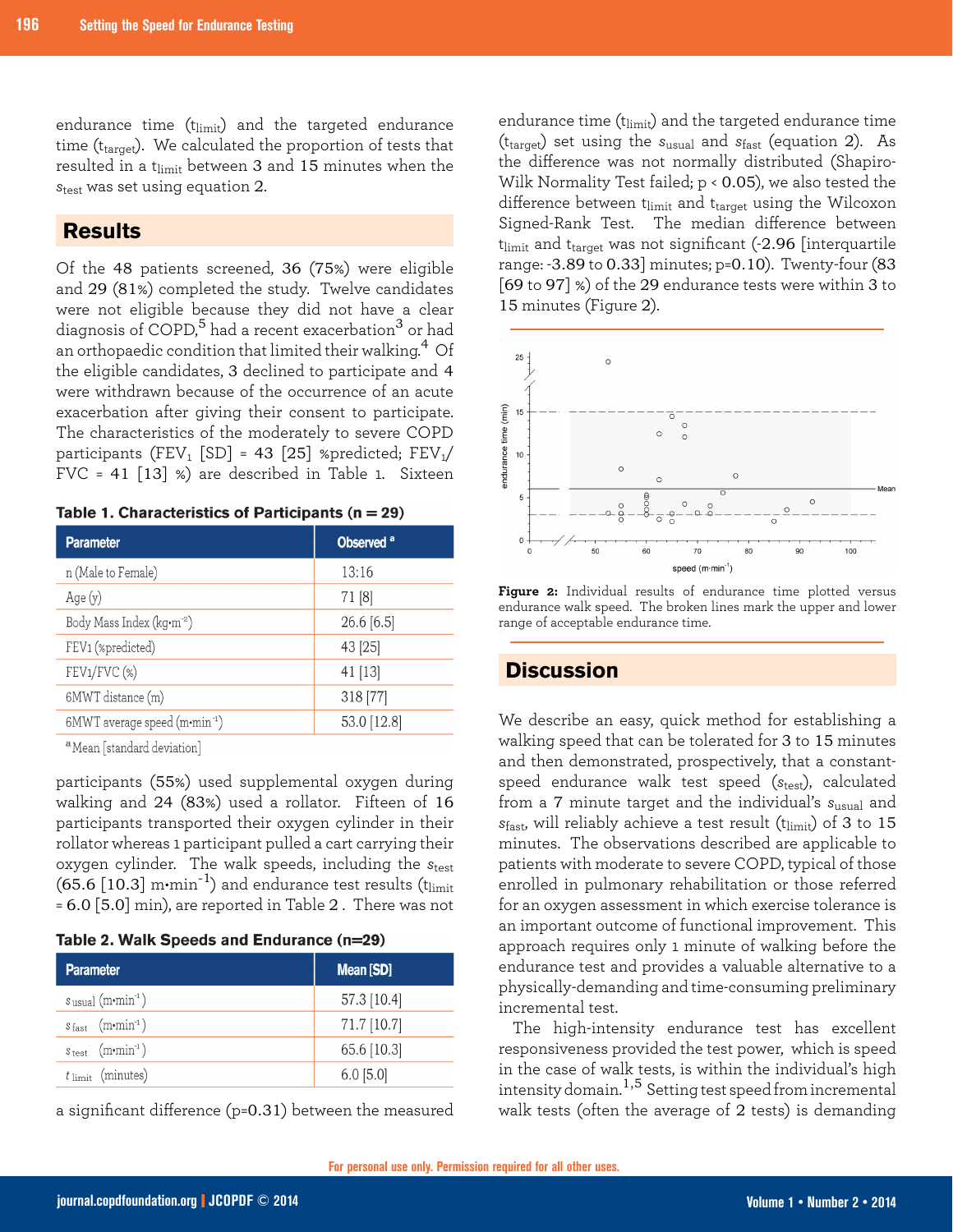and may require more than one patient visit.<sup>3</sup> The simple, quick measurement of susual and *s*fast eliminates the need for either a preliminary incremental or 6MWT test to establish the test speed for the constant-speed endurance test. Although the accuracy of achieving a targeted result was consistent with standard methods, this protocol offers the advantage of being faster and less demanding than comparable tests. Compared to 83% of participants in the current study reaching the test range of 3 to 15 minutes, 16 (76%) of 21 participants in a bronchodilator study achieved a t $_{\rm limit}$  between 3 to 15 minutes when test speed was set from an incremental walk test $^{21}$  and, in a comparison of various exercise tests, 17 (65%) of 26 participants showed endurance test results within the 3 to 15 minute range after 2 incremental tests. $^{22}$ 

The method tested in this study has the advantage of basing the test walk speed on 2 measured points at the extremes of an individual's walk domain rather than using a single point to reflect the upper or lower boundary as in the incremental test or the self-paced 6MWT, respectively. The *s*fast indicates the upper part of the endurance domain<sup>12</sup> and is likely close to the highest speed that would be achieved on an incremental test. The *s*usual provides the lower boundary as it is close to the sustainable speed.11,12 Given that self-paced tests are subject to behavioral carry-over effects,23-25 the *s*usual and *s*fast, being simple and non-demanding, could be repeated in the same session multiple times if required to establish stability and increase the precision of the measurement.

It has been suggested that<sup>26</sup> when using the laboratory constant power cycle endurance ergometry test, a pre-intervention control  $t_{limit}$  of 4 to 7 minutes is desirable and maybe achievable when testing healthy individuals.6 However, this range may not be practical in patients with COPD who have a greater heterogeneity in their walking speed to endurance relationship. In participants similar to ours undergoing a series of constant power cycle endurance tests, there was a significant deviation (2.3 minutes) from the expected  $t$ <sub>limit</sub> and a wide range of values (3.6 to 22 minutes) even after the exclusion of 3 outliers from the analysis.<sup>6</sup> In many instances a second test at an adjusted speed was required to achieve the desired target. The broader range of 3 to 15 minutes for the walking test may be more acceptable.

The limitation of using usual and fast walking speeds to set the test speed is that a small number of patients

(17%) may not achieve an endurance time of 3 to 15 minutes. This requires a second constant-speed test, using an adjusted *s*test, to achieve a result within the responsive range. However, this circumstance occurs less frequently with the usual and fast walk tests to set speed than when the test speed is determined from an incremental test. $^{21,\;22}$  In both instances a second constant power test is required.

Although most participants had an endurance time within the suggested target, the results were not normally distributed and a majority (n = 20; see Figure 2) of the participants were in the lower acceptable range. The non-normal distribution observed is characteristic of a single point endurance test.<sup>6</sup> Although endurance could be better characterized by the critical speed that describes the endurance component of the entire high intensity domain, and would be normally distributed, its determination would require performing more than one test, using different speeds, and calculating the critical speed. This is impractical in most clinical and research situations.

Participants enrolled had moderate to severe COPD. In more fit patients with milder disease, their walking domain would be shifted to higher speeds with a faster *s*usual and a greater difference between *s*usual and *s*fast. Such individuals would be unlikely to be assessed for ambulatory oxygen and when exercising could tolerate more physically-demanding tests such as running, so the approach described would not be indicated.

In conclusion, we describe a simple, quick and inexpensive approach using the usual and fast walking speeds to set the test speed for a high-intensity constantspeed walking test in patients with moderate to severe COPD. It is comparable in accuracy, less physicallydemanding and requires less technical time than the conventional approach.

#### **Acknowledgments:**

This study was conducted using the facilities and resources of West Park Healthcare Centre. The authors thank the patients of West Park Healthcare Centre for their participation.

#### **Declaration of Interest:**

No conflicts exist for any of the authors.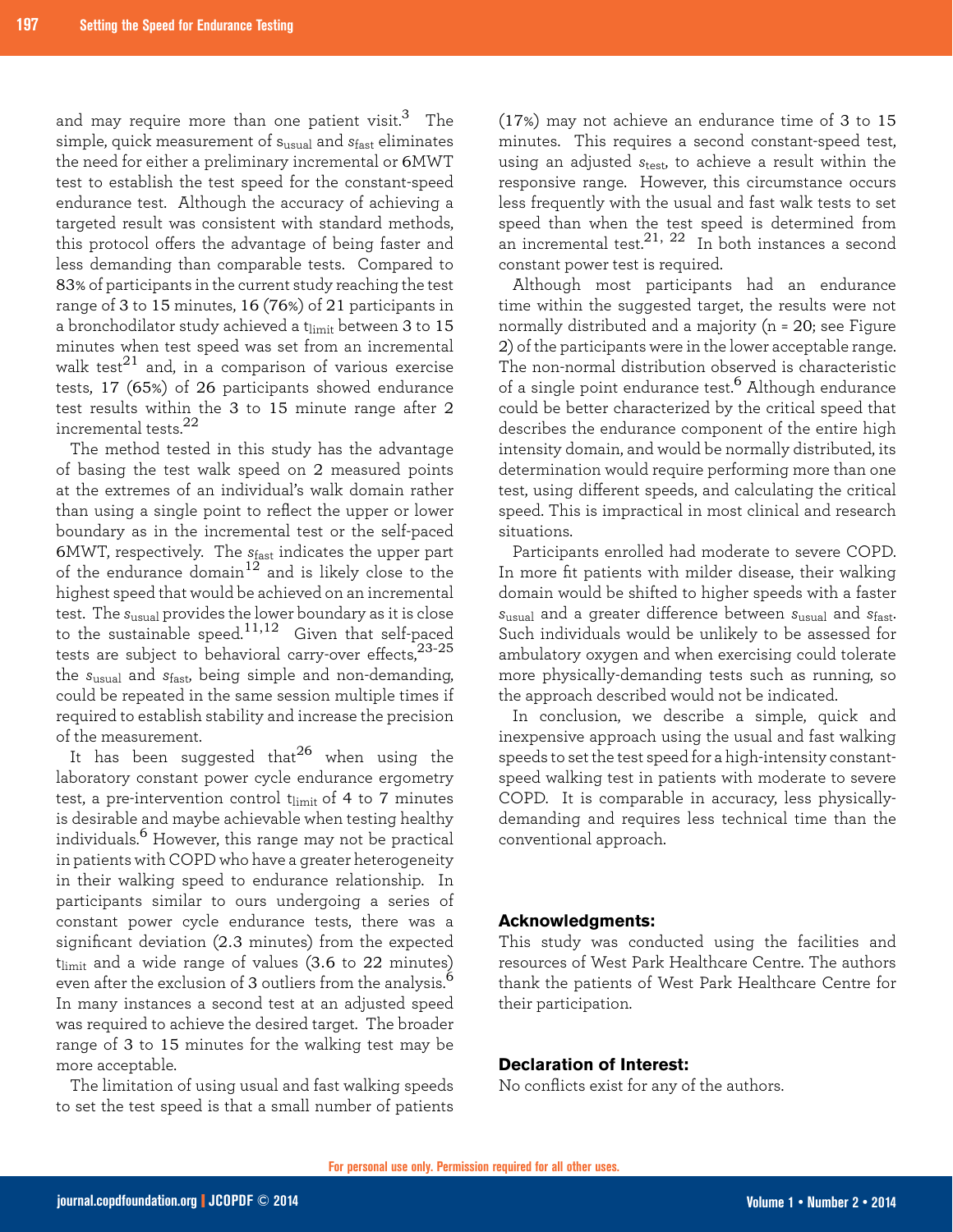## **References:**

- 1. Palange P, Ward SA, Carlsen KH, et al. Recommendations on the use of exercise testing in clinical practice. *Eur Respir* J. 2007; 29(1):185-209. doi: 10.1183/09031936.00046906.
- Oga T, Nishimura K, Tsukino M, Hajiro T, Ikeda A, Izumi T. 2. The effects of oxitropium bromide on exercise performance in patients with stable chronic obstructive pulmonary disease. A comparison of three different exercise tests. *Am J Respir Crit Care Med*. 2000;161(6):1897-1901. doi: 10.1164/ ajrccm.161.6.9905045.
- 3. Revill SM, Morgan MD, Singh SJ, Williams J, Hardman AE. The endurance shuttle walk: a new field test for the assessment of endurance capacity in chronic obstructive pulmonary disease. *Thorax*. 1999;54(3):213-222. doi: 10.1136/thx.54.3.213.
- O'Donnell DE, Aaron S, Bourbeau J, et al. Canadian Thoracic 4. Society recommendations for management of chronic obstructive pulmonary disease - 2007 update. *Can Respir* J. 2007;14 (Suppl B):5B-32B.
- 5. Jones AM, Vanhatalo A, Burnley M, Morton RH, Poole DC. Critical power: Implications for determination of (V) over dotO(2max) and exercise tolerance. *Med Sci Sports Exerc*. 2010;42(10):1876-1890. doi: 10.1249/ MSS.0b013e3181d9cf7f.
- 6. van der Vaart H, Murgatroyd SR, Rossiter HB, Chen C, Casaburi R, Porszasz J. Selecting constant work rates for endurance testing in COPD: The role of the powerduration relationship. *COPD*. 2014;11(3):267-276. doi: 10.3109/15412555.2013.840572.
- 7. Bye PT, Anderson SD, Woolcock AJ, Young IH, Alison JA. Bicycle endurance performance of patients with interstitial lung disease breathing air and oxygen. *Am Rev Respir Dis*. 1982;126(6):1005-1012.
- Simpson K, Killian K, McCartney N, Stubbing D, Jones N. 8. Randomised controlled trial of weightlifting exercise in patients with chronic airflow limitation. *Thorax.* 1992;47(2):70-75. doi: 10.1136/thx.47.2.70.
- 9. Dolmage TE, Waddell TK, Maltais F, et al. The influence of lung volume reduction surgery on exercise in patients with COPD. *Eur Respir J*. 2004; 23(2): 269-274. doi: 10.1183/09031936.03.00068503.
- 10. Cazzola M, MacNee W, Martinez FJ, et al. Outcomes for COPD pharmacological trials: from lung function to biomarkers. *Eur Resp J*. 2008;31(2):416-468. doi: 10.1183/09031936.00099306.
- Casas A, Vilaro J, Rabinovich R, Mayer A, et al. Encouraged 11. 6-min walking test indicates maximum sustainable exercise in COPD patients. *Chest.* 2005;128(1):55-61. doi: 10.1378/ chest.128.1.55.
- 12. Dolmage TE, Evans RA, Hill K, Blouin M, Brooks D, Goldstein RS. The effect of pulmonary rehabilitation on critical walk speed in patients with COPD: A comparison with self-paced walks. *Chest.* 2012;141(2):413-419. doi: 10.1378/chest.11-1059.
- 13. Graham JE, Ostir GV, Fisher SR, Ottenbacher KJ. Assessing walking speed in clinical research: a systematic review. *J Eval Clin Pract.* 2008;14(4):552-562. doi: 10.1111/j.1365- 2753.2007.00917.x.
- 14. Studenski S, Perera S, Patel K, et al. Gait speed and survival in older adults. *JAMA*. 2011;305(1):50-58. doi: 10.1001/ jama.2010.1923.
- 15. Bohannon RW. Comfortable and maximum walking speed of adults aged 20-79 years: Reference values and determinants. *Age Ageing*. 1997;26(1):15-19. doi: 10.1093/ ageing/26.1.15.
- 16. Himann JE, Cunningham DA, Rechnitzer PA, Paterson DH. Age-related changes in speed of walking. *Med Sci Sports Exerc*. 1988;20(2):161-166. doi: 10.1249/00005768- 198820020-00010.
- 17. Oberg T, Karsznia A, Oberg K. Basic gait parameters: reference data for normal subjects, 10-79 years of age. *J Rehabil Res Dev*. 1993;30(2):210-223.
- 18. Dolmage TE, Evans RA, Malek N, O'Brien L, Goldstein RS. Investigation of a simple method to set the walking speed for the assessment of ambulatory oxygen in patients with chronic lung disease. *Am J Respir Crit Care Med*. 2012;185:A4861.
- O'Donnell DE, Aaron S, Bourbeau J, et al. Canadian Thoracic 19. Society recommendations for management of chronic obstructive pulmonary disease--2003. *Can Respir J*. 2003;10 (Suppl A):11A-65A.
- 20. Rozenberg D, Dolmage TE, Evans RA, Goldstein RS. Repeatability of usual and fast walking speeds in patients with chronic obstructive pulmonary disease. *J Cardiopulm Rehabil Prev*. Published Ahead-of-Print. doi: 10.1097/ HCR.0000000000000072.
- 21. Brouillard C, Pepin V, Milot J, Lacasse Y, Maltais F. Endurance shuttle walking test: responsiveness to salmeterol in COPD. *Eur Respir J*. 2008;31(3):579-584. doi:10.1183/09031936.00119007.
- 22. Hill K, Dolmage TE, Woon L, Coutts D, Goldstein R, Brooks D. Comparing peak and submaximal cardiorespiratory responses during field walking tests with incremental cycle ergometry in COPD. *Respirology*. 2012;17(2):278-284. doi: 10.1111/j.1440-1843.2011.02089.x.
- 23. Guyatt GH, Pugsley SO, Sullivan MJ, Thompson PJ, Berman L, Jones NL, Fallen EL, Taylor DW. Effect of encouragement on walking test performance. *Thorax*. 1984; 39(11):818-822. doi: 10.1136/thx.39.11.818.
- Evans RA, Hill K, Dolmage TE, et al. Properties of self-paced 24. walking in chronic respiratory disease: a patient goal-oriented assessment. *Chest*. 2011;140(3):737-743. doi: 10.1378/ chest.10-3104.

25. Bansal V, Hill K, Dolmage TE, Brooks D, Woon LJ, Goldstein RS. Modifying track layout from straight to circular has a modest effect on the six-minute walk distance. *Chest*. 2008;133(5):1155-1160. doi: 10.1378/chest.07-2823.

**For personal use only. Permission required for all other uses.**